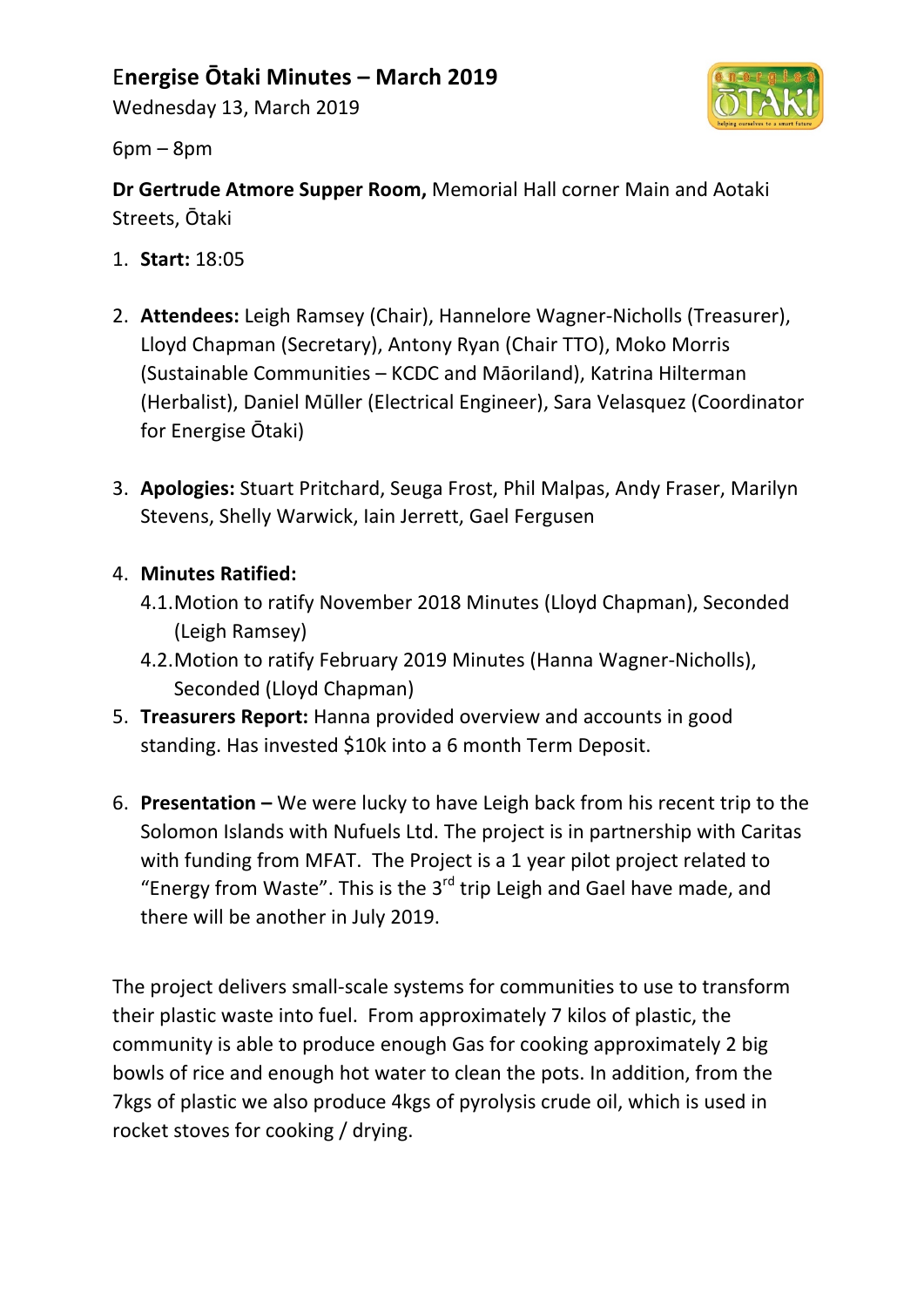If other communities are interested, the programme can be rolled out to more locations, or alternatively, a bigger system can be delivered.

## 7. **Projects Overview**

- 7.1. Solar Energy Project Update Discussions Continue.
- 7.2. Bike Space St. Peter Chanel Update Nothing at the moment. Need to push this and Sara will try to find parent contacts. Moko had a great suggestion to consider if there is a possible project to link with Sustainable Communities Number 8 Wire Week (July 2019).
- 7.3. Otaki Kindergarten Power to the People KCDC Greener Neighbourhoods Update – 27 March, 2019 celebration party (28<sup>th</sup>) postponement if there is rain). The Bike still has about a half days worth of work. Generator is in place and works fine. Need to get a solar panel.
- 7.4. Otaki College Seuga Frost will be the representative for Otaki College at Energise Otaki Meetings
	- 7.4.1. **Community Gardens** The Green Gardner position at KCDC is empty at the moment and we really need this resource provided by KCDC as it has been wonderful for our community spaces. Let KCDC know by contacting them on

https://www.kapiticoast.govt.nz/Contact-Us/Contact-Council/

- 7.4.2. **Community Garden at OC** Ash and Hanna are putting their heads together about using the curriculum of propagating seeds and giving to the foodbank potentially.
- 7.4.3. **Community Gardens at Birthright** this project has started with Birthright (separate to the College).
- 7.4.4. **Curious Minds / E-volocity** No update
- 7.4.5. **Woodlot** chopped down all wood but stumps are still there. Mulched all trees and putting mulch where the old library was. Perhaps this project can be reactivated. Let's get a meeting between TTO, EO and the College
- 7.5. Clean Tech Centre Energy Recovery Dave and Stuart actively sharing important information with potential clients.
- 7.6. Curtain Bank 2019 Update Curtain bank is running until the 22<sup>nd</sup> March, 2019. Put posters up at all schools. Hanna presented at the Medical centre. Stuart has delivered 2 loads of curtains to Wellington in February and currently has half a load. Hanna highlighted that in May, the Curtain Bank will meed help putting up the curtains. Ideas suggested that we contact Grey Power to maybe find volunteers to assist.

The Chair mentioned that not all Agenda items that are discussed in details at the meetings will be fully Minuted due to the Commercial and Personal